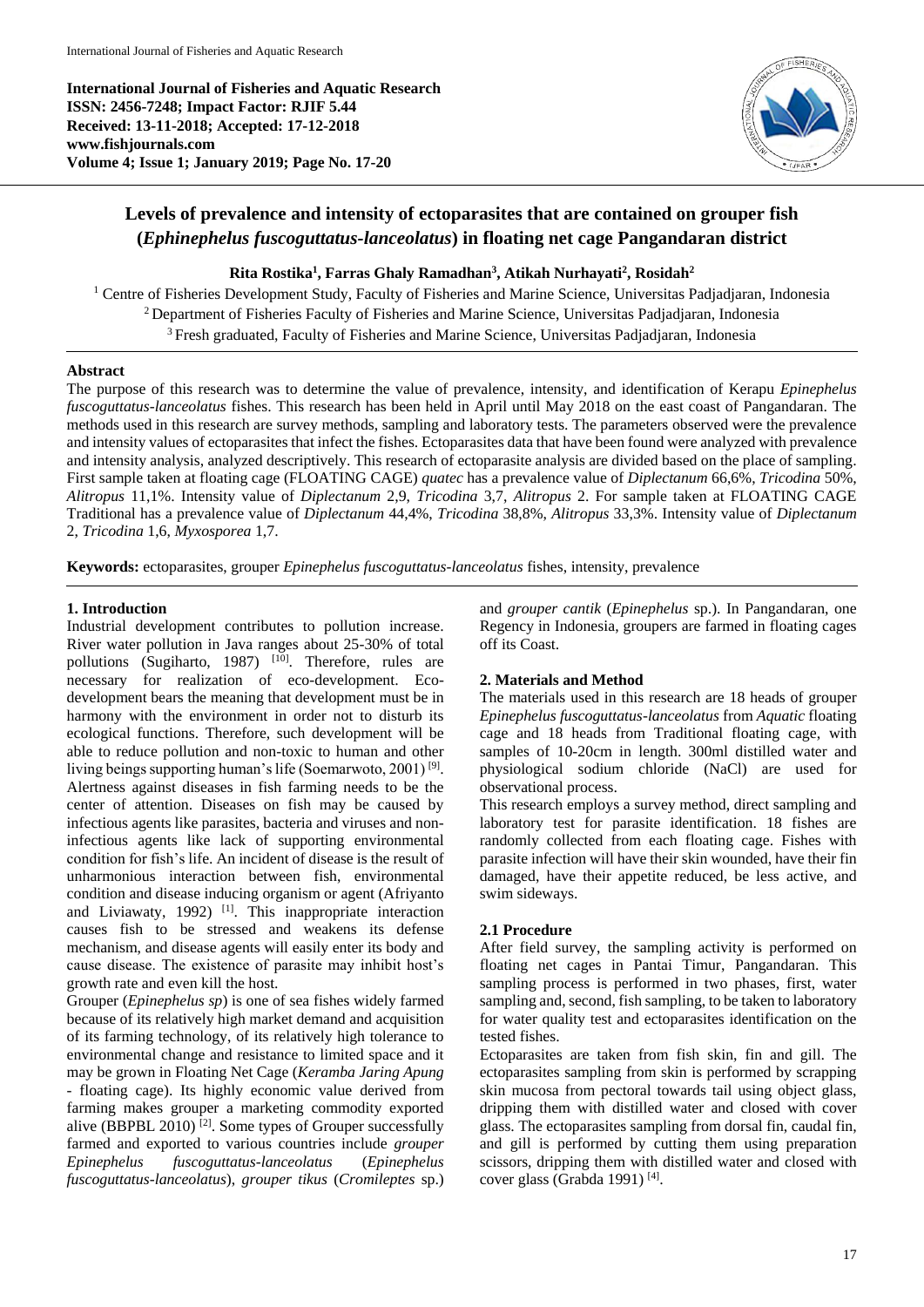After identification of any ectoparasites found on the grouper *Epinephelus fuscoguttatus-lanceolatus*, they are recorded and counted for intensity and prevalence values (Grabda 1991, Justine & Lim 2007)<sup>[4, 6]</sup>.

a. The formula for calculating prevalence is as follows :

$$
P = \frac{N}{n} \times 100\%
$$

Note:

P : Prevalence

N : Number of infected sample

n : Number of observed sample

b. The formula for calculating intensity is as follows :

$$
I = \frac{P}{N}
$$

Dimana :

I : Intensity

P : Number of infection of ectoparasites

N : Number of Infected Sample

## **2.2 Data Analysis**

The types of ectoparasite found and their intensity and prevalence on grouper *Epinephelus fuscoguttatuslanceolatus* are descriptively analyzed.

#### **3. Results and Discussion**

### **3.1 Number of Ectoparasites Found**

The grouper *Epinephelus fuscoguttatus-lanceolatus* collected from the two floating net cages in Pantai Timur, Pangandaran shows that there are ectoparasites attacks by *Diplectanum*, *Trichodina* and *Alitropus* sp. on the *Aquatic* floating cage, while on local farmer's Traditional floating cage, the fishes are infected by parasites *Diplectanum, Tricodina* sp*.,* and kista *Myxosporea*, as presented in Tables 8 and 9.

The symptoms that the grouper *Epinephelus fuscoguttatuslanceolatus* (*Epinephelus fuscoguttatus-lanceolatus*) is infected a parasite are marked with excessive mucus and damaged tail fin. The excessive mucus is caused by fish's response to parasite infection to its body, in which the fish's mucus attempts to protect it.

#### **3.2 Ectoparasite on FPIK** *Aquatic* **Floating Net Cage**

The grouper collected from the *Aquatic* floating cage in Pantai Timur, Pangandaran shows disease attacks caused by parasites *Diplectanum*, *Trichodina* and *Alitropus* sp. (Table 1).

| <b>Sampling</b><br>order- | Number of<br><b>Sample</b> | <b>Existence Of ecto-</b><br>parasites | <b>Parasites</b><br>Ind/fish |
|---------------------------|----------------------------|----------------------------------------|------------------------------|
|                           |                            |                                        |                              |
|                           |                            |                                        |                              |
|                           |                            |                                        | 5,6                          |
|                           |                            | 12                                     |                              |
|                           |                            | 13                                     |                              |
|                           |                            | 12                                     |                              |
| Total                     |                            |                                        |                              |

**Table 1**

Based on Table 1, the existence of ecto-paracites on *Aquatic* in Pantai Timur, Pangandaran is found starting with 17 heads from the third sampling, 12 heads are found on the fourth sampling, 13 heads are found on the fifth sampling and 12 heads are found on the sixth sampling.

#### **3.3 Parasites on Traditional Floating Net Cage**

The grouper *Epinephelus fuscoguttatus-lanceolatus* collected from the Traditional in Pantai Timur, Pangandaran shows disease attacks caused by parasites *Diplectanum*, *Trichodina* and *Myxosporea* cyst (Table 2).

**Table 2:** Number of *Epinephelus fuscoguttatus-lanceolatus* observed and number of ectoparasites found on Traditional floating cage

| <b>Sampling</b><br>order - | Number of<br>Sample (Fish) | <b>Existence of ecto- Parasites</b><br>parasites | Ind/fish |
|----------------------------|----------------------------|--------------------------------------------------|----------|
|                            |                            |                                                  |          |
|                            |                            |                                                  |          |
|                            |                            |                                                  | 3.6      |
|                            |                            |                                                  |          |
|                            |                            |                                                  | 4.3      |
|                            |                            |                                                  |          |
| Total                      |                            |                                                  |          |

Based on the results of Table 2, the existence of parasites on Traditional floating cage in Pantai Timur, Pangandaran is found starting with 6 heads from the second sampling, 11 heads are found on the third sampling, 4 heads are found on the fourth sampling, 13 heads are found on the fifth sampling and 3 heads are found on the sixth sampling.

From the description above, it is found that the highest number of ectoparasites is found on grouper *Epinephelus fuscoguttatus-lanceolatus* from the *Aquatic* floating cage totally 54 heads out of 18 samples of tested fishes, classified into low category. Meanwhile, on the Traditional floating cage, there are 37 heads out of 18 fishes, classified into low category.

#### **3.4 Parasite's Prevalence and Intensity Value**

The Prevalence and Intensity calculation method is employed aiming at examining how many fishes are infected by parasites and how many parasites attack the grouper *Epinephelus fuscoguttatus-lanceolatus*.

#### **3.4.1 Prevalence and Intensity on FPIK** *Aquatic* **floating cage**

After the sampling and identification processes, the ectoparasites collected are calculated for their respective prevalence and intensity values (Table 4), thus the values of each ectoparasite are known. (Table 3).

**Table 3:** Type, Number, and Distribution Area of Infection to grouper *Epinephelus fuscoguttatus-lanceolatus* at FPIK *Aquatic* floating cage.

| No.   | <b>Parasites</b> | Observed organ |     |      |     | <b>Total</b> |
|-------|------------------|----------------|-----|------|-----|--------------|
|       |                  | <b>Scale</b>   | Fin | Gill | Eve |              |
|       | Diplectanum      |                |     | 23   |     | 23           |
|       | Trichodina       | 13             |     | 14   |     |              |
|       | Alitropus sp.    |                |     |      |     |              |
| Total |                  |                |     |      |     |              |

**Table 4:** Number of types of parasites and their ecological infection at Traditional FLOATING CAGE

| $\bf No$ | <b>Parasites</b> | <b>Infected</b><br><b>Fish Sample</b> | Number of Prevalence Intesity<br><b>Parasites</b> | $\frac{9}{6}$ |     |
|----------|------------------|---------------------------------------|---------------------------------------------------|---------------|-----|
|          | Diplectanum      |                                       | 23                                                | 66.6%         | و.، |
|          | Tricodina        |                                       | רי                                                | 50%           |     |
|          | Alitropus sp.    |                                       |                                                   | $1.1\%$       |     |

Based on Table 3, the distribution area of parasite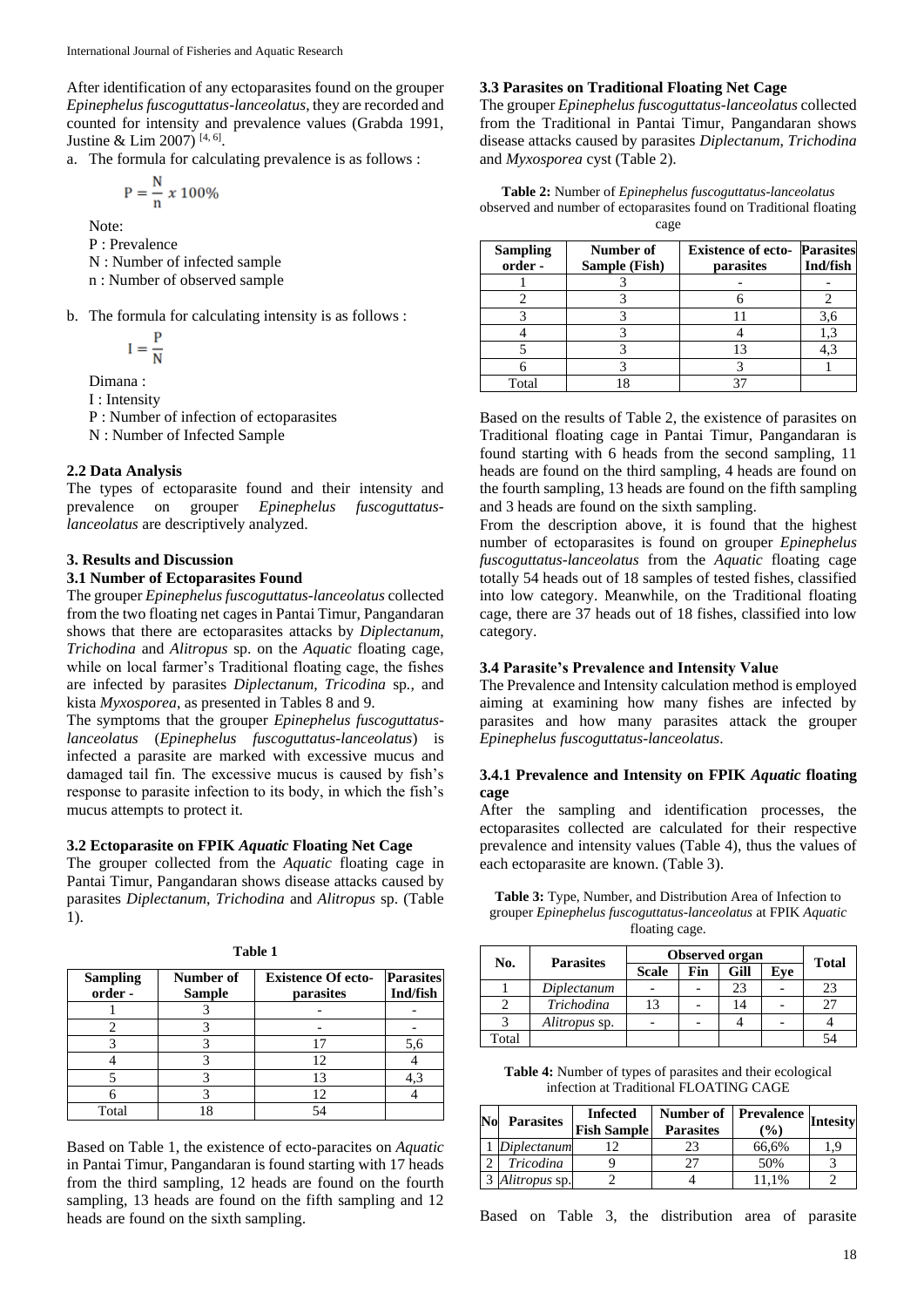*Diplectanum* on the body of 23 heads of grouper *Epinephelus fuscoguttatus-lanceolatus* of first sampling from FPIK *Aquatic* floating cage is found on gill. Meanwhile, 27 heads of ectoparasite *Trichodina* are found on the scale of 13 fishes and on the scale of 14 fishes. *Alitropus* sp. are found only on the gill of 4 fishes.

From the total 54 heads of parasite found on *Aquatic* floating cage (Table 10), *Trichodina* is the highest number with 27 heads. The prevalence calculation results state that *Diplectanum* is 66.6%, *Trichodina* is 50% and *Alitropus* is 11.1%. The intensity value is 1.9 for *Diplectanum,* 3 for *Trichodina* and 2 for *Alitropus.*

Based on the prevalence category scale, *Diplectanum, Trichodina* and *Myxosporea* are classified into 'common' category of infection since they fall within ratio of 30% - 49%. The three ectoparasites' intensity category is classified into low scale since they fall within range 1-5 ind/head.

*Tricodhina* sp. has high mobility and may survive for 2 days without host. These two concerns are likely to be the factor to cause this organism to be able to infect most of individuals in an organism (Mulia, 2006)  $[8]$ , particularly that the *Epinephelus fuscoguttatus-lanceolatus* samples are within the same area to make it easier for the parasite to attack most of the fishes.

*Tricodinasis* infection occurs through water and direct contact between infected and healthy fishes. Factors which support the parasite *Tricodina* sp. to develop are decreasing oxygen content in water, water fluctuating temperature, and high organic matters in water (Hassan, 1999)<sup>[5]</sup>.

One factor to cause *Trichodina*'s high intensity is that there are denticle ring to serve to be a sticking device and cilia around its body, which makes it easier to stick to grouper's body and gill. This may be observed from the number of ectoparasites found on the grouper *Epinephelus fuscoguttatus-lanceolatus* samples on *Aquatic* floating cage that there are 13 heads on fish's scale and 14 heads on fish's gill.

Another factor suspected to be the cause of high number of *Trichodina* is high organic materials in the water around the cages, both *Aquatic* and Traditional FLOATING CAGEs. A high amount of non-decomposed feed leftover causes feed deposit at the bottom of water, which triggers the emergence of *Trichodina.*

*Diplectanum* is found on fish's skin, in which it is likely to be thrown away from fish's gill and eventually sticks to its skin, since basically, *Diplectanum* is frequently found on fish's gill. A grouper infected by *Diplectanum* will looks to breathe more rapidly with gill cover kept open. The reason of this is that there is blood flow in the gill, containing nutrients serving to be a source of ectoparasite's food, especially *Diplectanum*. An infected gill is commonly pale colored with excessive mucus production (Chong & Chao, 1986)<sup>[3]</sup>.

Gill is a part most vulnerable to parasite infection, and it is an organ mostly preferred by ectoparasites. Gill contains many nutrients obtained through filtering food in the form of feed particles and binding oxygen, thus it is the most vulnerable part where parasites prefer to live. This is why ectoparasites are commonly found on gill, both in *Aquatic* and Traditional floating cages.

The clinical symptoms induced include reduced appetite, abnormal swimming behavior on water surface and body color turning to pale. Parasite *Diplectanum* is, commonly attacking gill, not found on any of the samples. A severe

attack of this parasite may damage gill filaments and occasionally cause death because of respiratory disorder. Besides, such respiratory disorder is caused by excessive production of mucus, causing the gill to be covered by mucus. The color of infected grouper's gill will look pale (Zafran *et al*., 1998; Koesharyani *et al*., 2001) [11, 7] .

## **3.4.2 Prevalence and Intensity on Traditional floating cage**

On the samples collected from the Traditional floating cage, a different result is found on parasite *Myxosporea* on fish's gill, as presented in Table 12.

**Table 5:** Type, Number, and Distribution Area of Infection to grouper *Epinephelus fuscoguttatus-lanceolatus* at Traditional floating cage.

| No.   | <b>Parasites</b>  | <b>Observed Organ</b> |     |      |             |              |
|-------|-------------------|-----------------------|-----|------|-------------|--------------|
|       |                   | <b>Scale</b>          | Fin | Gill | <b>Eves</b> | <b>Total</b> |
|       | Diplectanum       |                       |     |      |             | 16           |
|       | <b>Tricodina</b>  |                       |     |      |             |              |
|       | <i>Myxosporea</i> |                       |     |      |             |              |
| Total |                   |                       |     | 27   |             |              |

**Table 6:** Number of types of parasites and their ecological infection at Traditional floating cage

| No | <b>Parasites</b>  | <b>Infected Fish</b><br><b>Sample</b> | <b>Parasites</b> | <b>Prevalence</b><br>$($ %) | <b>Intensity</b> |
|----|-------------------|---------------------------------------|------------------|-----------------------------|------------------|
|    | Diplectanum       |                                       | 16               | 44.4%                       |                  |
|    | Tricodina         |                                       |                  | 38.8%                       | .6               |
|    | <i>Myxosporea</i> |                                       | 10               | 33,3%                       |                  |

Based on Table 5, the distribution area of parasite *Diplectanum* on the body of 16 heads of grouper *Epinephelus fuscoguttatus-lanceolatus* of the first sampling from Traditional floating cage is on the gill, with 11 heads of parasite. Meanwhile, there are 11 heads of parasite *Tricodina*, and 10 heads of *Myxospora* located on gill.

Based on the prevalence category scale, *Diplectanum* and *Trichodina* are classified into highly frequent infection category, since they fall within the ratio of 50% - 69%, while *Alitropus* are classified into frequent category with a ratio of 10% - 29%. For the intensity category, the three ectoparasites fall within low scale since they are within a range of 1-5 ind/head.

Differently from parasites found on farmer's Traditional floating cage, the parasites found are fewer, totally of 37 heads of parasites. *Diplectanum* and *Tricodina* are still found on the sampling from this Traditional floating cage, that the 2 parasites are frequently found on grouper. The prevalence calculation results are 44.4% for *Diplectanum*, 38.8% for *Tricodina* and 33.3% for *Myxosporea*. Their intensity values are respectively 2 for *Diplectanum,* 1.6 for *Tricodina* and 1.7 for *Myxosporea*.

Based on the water quality of *Aquatic* floating cage and Traditional floating cage, there is no significant difference influencing the different number of ectoparasites found. However, according to the identification results, the number of ectoparasites existing at the *Aqautec* floating cage is higher than that at the Traditional floating cage. One factor to cause this is that the replacement net used on *Aquatic* floating cage has been previously used for fresh water culture, in which much feed leftover is attached to the net, leading to decomposition of feed leftover and ammonia formation.